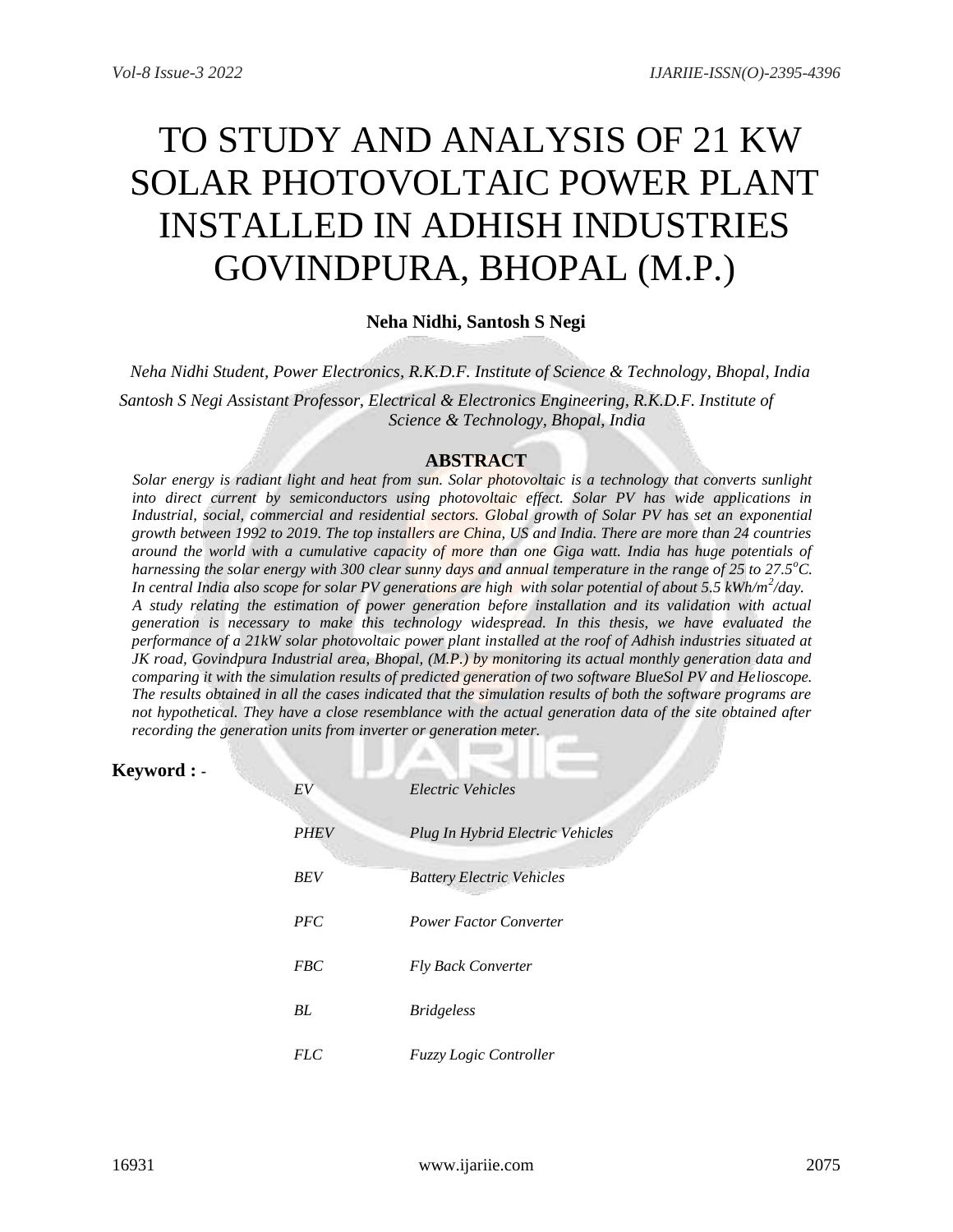*.*

*PI Proportional Controller*

*PWM Pulse-Width Modulation*

#### **INTRODUCTION**

#### **1.1 ENERGY TECHNOLOGY**

Energy is a quantitative property that enables a physical system to perform work or to transfer heat. Energy is a conserved quantity as LAW OF CONSERVATION OF ENERGY states that "Energy can neither be created nor be destroyed it can only be changed from one form to another" .Energy is available in universe in various forms for desirable use of energy it needs to be converted from one form to another

Energy Technology is a scientific method of extraction, conversion, storage and usage of available energy in most efficient, safe and economical way such that it causes negligible effect to environment.

#### **1.2 SOURCES OF ENERGY 1.2.1 Renewable Energy Sources**

Renewable energy sources are those which are virtually inexhaustible and they can be replenished again and again, these sources include solar, wind, water, geothermal, tidal , biomass e.t.c .

#### **1.2.2 Non Renewable sources**

These are the energy sources which are exhaustible and cannot be replenished after use. These are developed over a long period due to physical, chemical and biological actions below earth surface. These include fossil fuels such as coal , oil and natural gas.

#### **1.3 SOLAR ENERGY**

Solar energy is radiant light and heat from sun, more specifically the sun's energy that reaches the surface of earth. Sun has greatest potential of all non conventional energy sources .if we can use only 5 percent of the total solar radiation ,it can fulfill total world's energy requirement for 50 times .As sun is expected to provide this energy at constant rate for billions of year it is considered inexhaustible. Solar energy originates in sun as a result of thermonuclear fusion reaction. Sun can be considered as a large sphere containing helium gas which is continuously producing hydrogen through fusion reaction and liberating a large amount of heat energy. This energy is radiated by sun in the form of electromagnetic radiation of which 99 percent have their wavelengths in the range of 0.2 to 0.4 µm. The mean diameter of sun is  $1.39\times10^6$  km while that of earth is  $1.27\times10^4$  km. The mean distance between the two is  $1.5\times10^8$  km. Although the sun is large it subtends an angle of only 32 minutes at earth's surface, this is because it also at a very large distance, thus beam radiation received from sun on earth is almost parallel. Solar power reaching the top of atmosphere is about  $10^{17}$  watts and that on earth's surface is  $10^{16}$  watts, while total power requirement of the world is  $10^{13}$  watts .So if we can use only 5 percent of this energy , it will be 50 times more than our requirement. Solar energy received in form of radiation can be converted directly or indirectly in other forms of energy such as heat and electricity.

## **LITERATURE REVIEW**

#### **2.1 INTRODUCTION**

In this chapter different literatures focusing on the performance evaluation, performance prediction, performance analysis, performance comparison, experimental validation, modeling, numerical and computer aided simulation of Photovoltaic power plants of different capacities located at different parts of country as well as various locations in the world will be studied. which must be performed to make solar PV more accessible and reliable to the users of Central India. The aim is to recognize the parameters which are needed to be evaluated for designing a Solar photovoltaic power plant and the effects of various parameters on its performance. As well as to know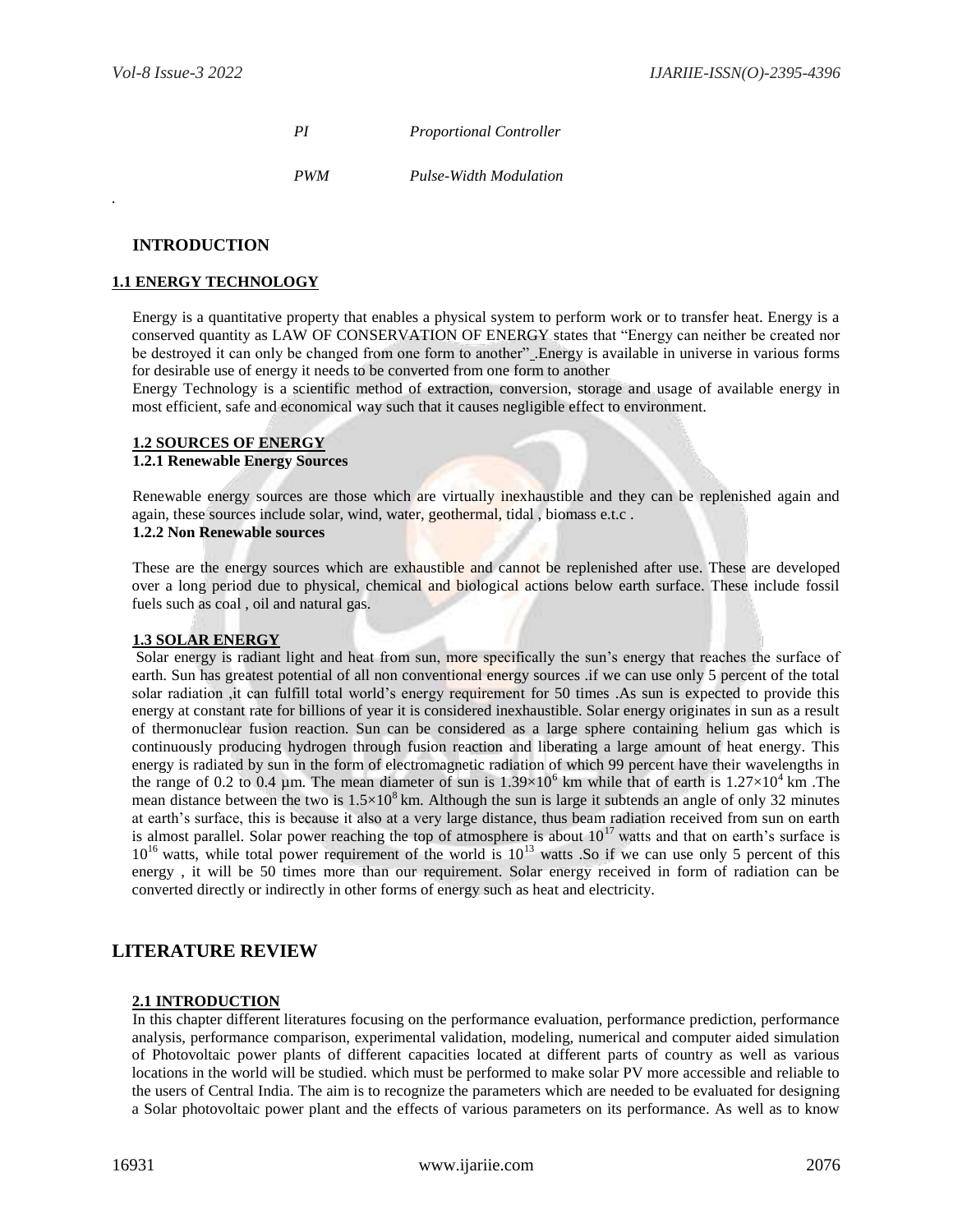about various methods, techniques, process and software which are used in various locations to predict the performance and to get an idea about the new work.

#### **2.2 LITERATURE SURVEY**

#### **Mavuto H. Banda, Karidewa Nyeinga, Denis Okello[1] (2019)**

In this paper Performance evaluation of 830 kwp grid connected photovoltaic power plant at kamuzu International airport in Malawi is done on monthly and annual basis. The PV array comprises 3540 solar modules of hetero junction with intrinsic thin layer (HIT) technology rating of each module 235 w and tilted at 30 degree .the four year average annual efficiencies are:

Array efficiency-15.3, Inverter efficiency- 95.2 and Overall efficiency-14.6 percent. Comparison of performance parameters which are obtained from monitored data are done with with simulated data considering same parameters are done using PV SYST software. The grid connected PV power plant operated nearer to predicted performance. The normalized mean bias errors, which in most cases are within  $\pm$  5 percent. This result clearly shows that simulation done are reliable and useful.

## **OBJECTIVE**

#### **3.1 PURPOSE OF RESEARCH**

The main purpose of this work is to develop an appropriate reference framework for the viability of Solar Photovoltaic Power plant in Central India so that the local residents, businessman and industrialist of this area can have a proper and detailed knowledge of the solar PV installation techniques and various parameters which are needed to be considered for checking the viability of solar PV plant in their location and finding its performance probability before installations by having the knowledge of simulation software which can be used for performance evaluation and performance prediction as the installation of a solar power plant of even a small KW requires a huge amount of investments. By the help of this study the purpose is to increase the belief of the local residents living in the conditions of Central India towards the performance prediction techniques and software so that the capital investments in solar project installations in this area increases rapidly and thus contributing towards increasing the Energy security of the nation.

The main objective of this study are as follows:

To study about Solar system and Solar Photovoltaic power plant.

 To perform experimental analysis of 21 KW Solar Photovoltaic Power plant installed in Adhish industries Govindpura , Bhopal.

 $\triangleright$  To perform software simulation using BlueSol PV and Helioscope software for 21 KW solar power plant installed in Adhish industries.

 $\triangleright$  To compare the experimental and simulated result and propose best solution for solar power plant installations.

# **APPROACH AND METHODOLOGY**

#### **4.1 APPROACH**

Theoretical, practical, observational and simulation research work has been conducted to develop a reference model for identifying the feasible system for appropriate forecasting of performance of a solar photovoltaic power plant irrespective of its indicative performance parameters, the following work has been done:

1. The conclusions drawn from the theoretical research work have provided a basis for identification of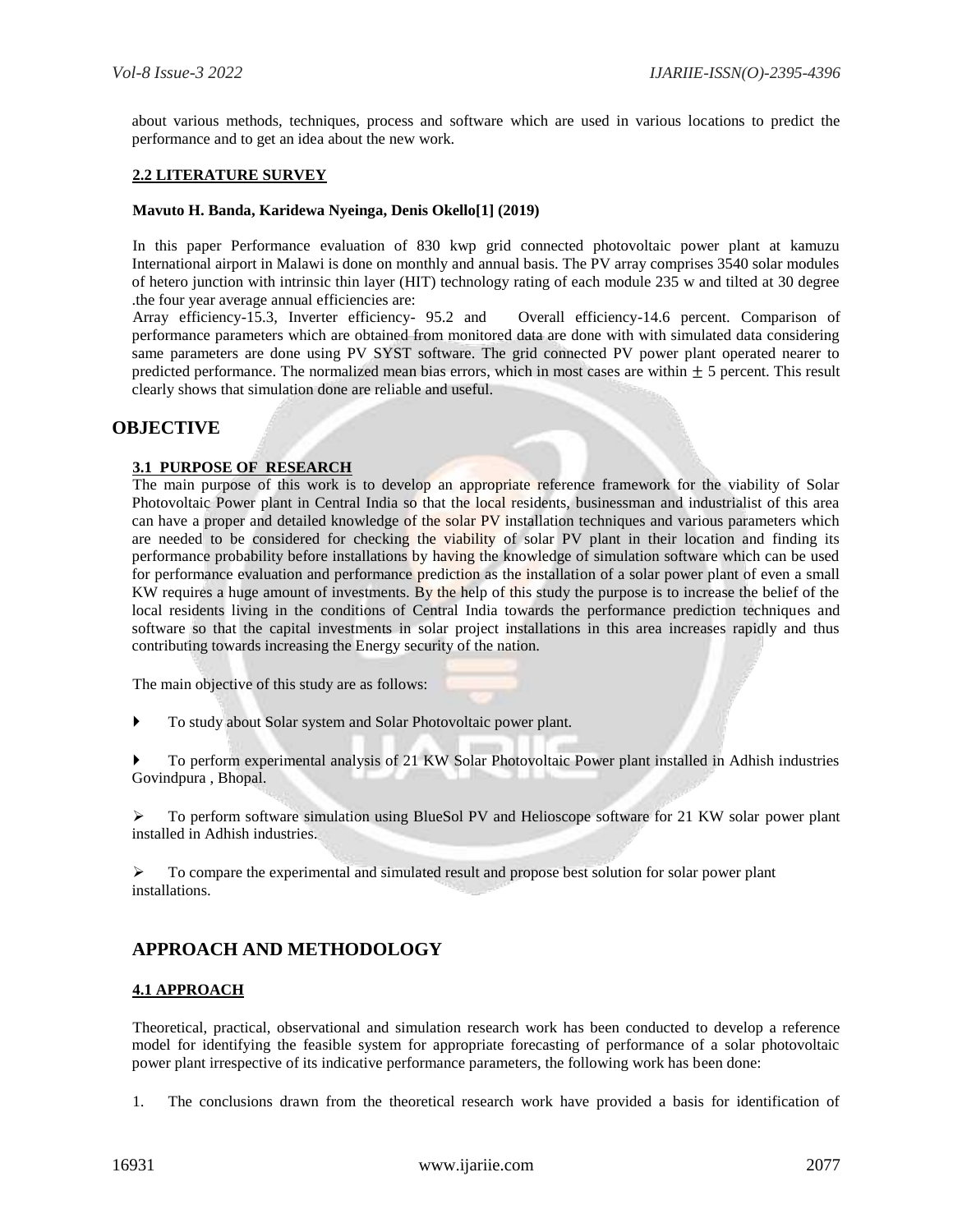parameters which are important for performance evaluation and their impact on final results are studied in detail.

2. A site for performing the research work is identified and its performance outputs for a year are recorded on monthly basis, which includes;

 Detailed study of plant site is performed and complete information about various equipments, instruments, devices, panels, generators and other mountings installed on the site including their configuration, specification, model, brand, sizing, layouts, arrangements, orientation and various environmental and climatic aspects of the sites is recorded,.

The simulation of available data for prediction of plant performance is performed on two software.

 The data of various performance indicators and environmental parameter are recorded on monthly basis for a year.

Comparison of simulated data is done with site monitored data.

# **SOLAR SITE SETUP & INSTALLATIONS**

## **5.1 INTRODUCTION**

A Solar Photovoltaic Power plant located at Bhopal (M.P.) with nominal power of approximately 21 kW is connected to electrical distribution grid in medium voltage three phase in alternating current of type tri A 440 V under the responsibility of grid operator.

The characteristics of the system are summarized below, the photovoltaic system consist of:

- 4 strings of 16 modules connected in series
- The group of conversions formed by one inverter three-phase
- The group of interface
- The systems of conversions of energy

| <b>Installation site details</b>         |                                        |  |  |  |  |  |
|------------------------------------------|----------------------------------------|--|--|--|--|--|
| Location                                 | 11, JK Road, Apsara complex, Sector A, |  |  |  |  |  |
|                                          | Govindpura, Bhopal,                    |  |  |  |  |  |
|                                          | Madhya Pradesh, 462022                 |  |  |  |  |  |
| Latitude                                 | $23.27^0$                              |  |  |  |  |  |
| Longitude                                | $77.46^{\circ}$                        |  |  |  |  |  |
| Altitude                                 | 40 feet                                |  |  |  |  |  |
| Maximum temperature                      | 37.97°                                 |  |  |  |  |  |
| Minimum temperature                      | $13.25^{\circ}$                        |  |  |  |  |  |
| Global irradiation on a horizontal plane | $5.08$ kWh/m <sup>2</sup>              |  |  |  |  |  |
| Albedo                                   | 20%                                    |  |  |  |  |  |
|                                          |                                        |  |  |  |  |  |

## **RESULTS AND DISCUSSIONS**

In this chapter the results obtained by the theoretical, practical and simulation research work done on two different power prediction software and the solar power plant site are presented and comparisons between these three results are conducted to obtain the desired thesis objectives . The plant performance is first evaluated by using a software called BlueSol PV by providing all the input parameters and then the performance is evaluated by using another software program called Helioscope which demands all the input parameters for providing the results. Then the actual or practical monthly generation of the plant is noted by inverter output of the site. These three results are then compared with each other and the variation obtained are presented

#### **6.1 Simulation results of BlueSol PV software**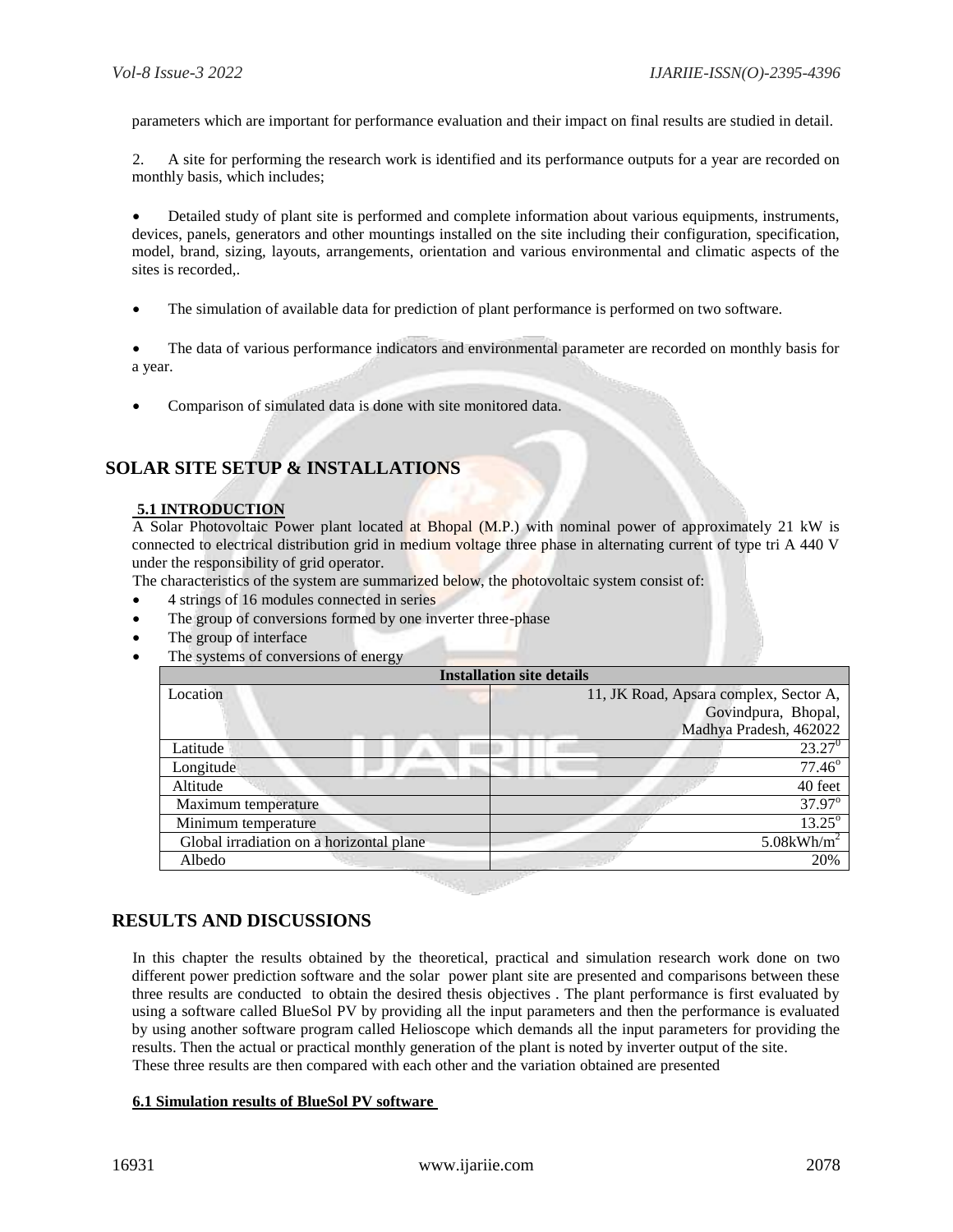As the plant will be installed in central India when we start the designing of the power plant in the BlueSol PV software firstly we will choose our site location in the software by using Google map.When we select the geographical location of the site all the related geographical parameters of the site such as Latitude Longitude temperature etc.

#### **6.1.1 Geographical results of the Site**

The table below shows the geographic data of the site obtained from the software

| 6.1.1 Geographic data of site |                                     |  |  |  |  |  |
|-------------------------------|-------------------------------------|--|--|--|--|--|
| Location                      | 11, JK Rd Apsara Complex, Sector A, |  |  |  |  |  |
|                               | Govindpura, Bhopal, Madhya Pradesh  |  |  |  |  |  |
|                               | 462022                              |  |  |  |  |  |
| Latitude                      | $23.27^{\circ}$                     |  |  |  |  |  |
| Longitude                     | $77.46^{\circ}$                     |  |  |  |  |  |
| Altitude                      | 40 feet                             |  |  |  |  |  |
| Maximum Temperature           | 37.97°C                             |  |  |  |  |  |
| Minimum Temperature           | $13.25^{\circ}$ C                   |  |  |  |  |  |

**Direct daily** 

obtained

**Month Diffuse daily** 

6.1.2 Table representing daily irradiation on a horizontal surface

**Global daily** 

| d according to source NASA SSE |  |  |  |  |
|--------------------------------|--|--|--|--|

**[kWh/m<sup>2</sup>] [kWh/m<sup>2</sup>] [kWh/m<sup>2</sup>]** January 1.02 3.48 4.50 Febuary 1.24 4.01 5.25 March 1.53 4.54 6.07 April 1.86 1.86 1.86 1.873 6.59 May 2.17 4.35 6.52 June 2.46 3.00 3.00 5.46 July 2.39 1.72 4.11 August 2.23 1.47 3.70 September 1.99 2.78 4.77 October 1.45 3.70 5.15 November 1.08 3.56 4.64 December 0.97 3.23 4.20 **Yearly 1.70 3.38 5.08**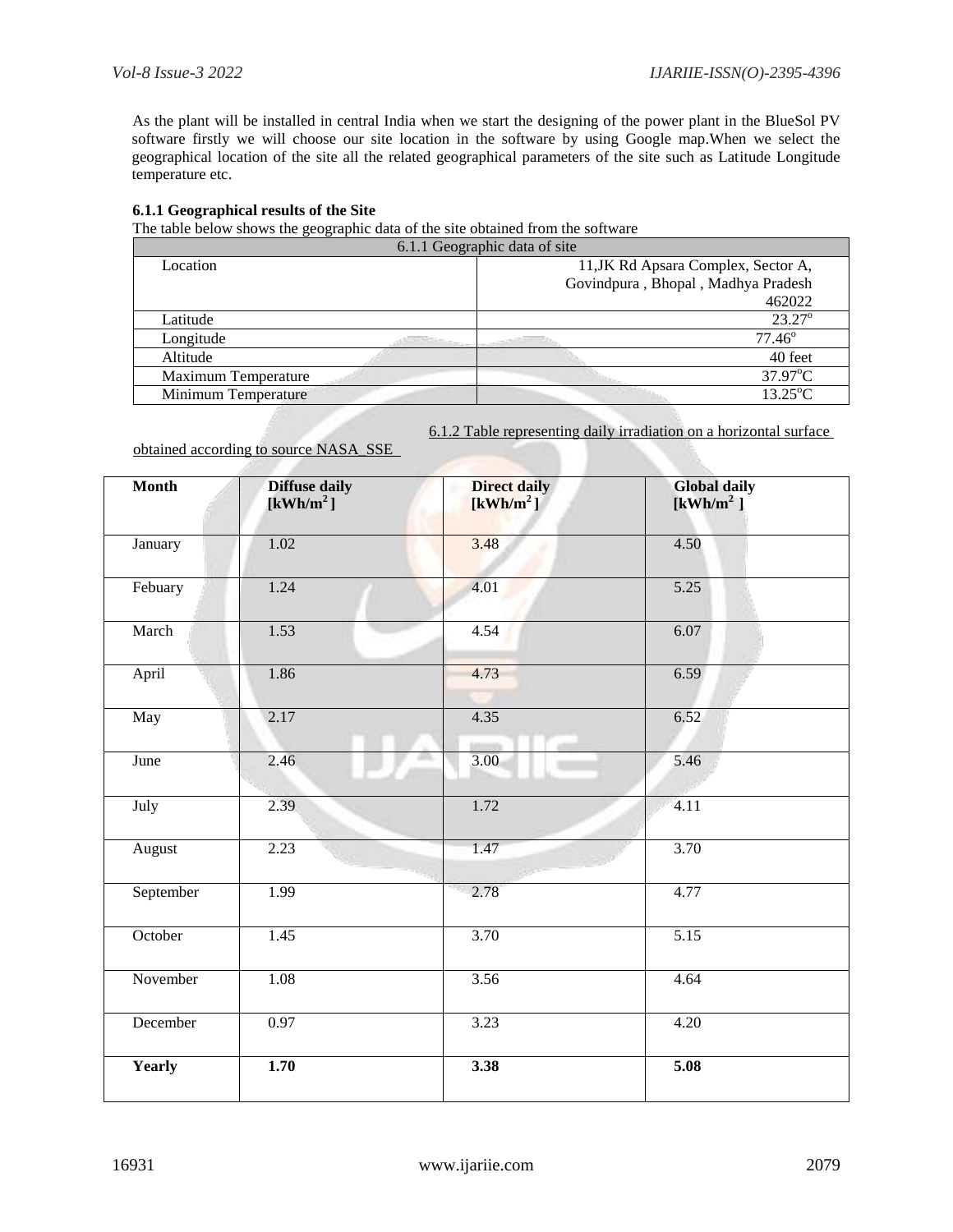# **CONCLUSION & RECOMMENDATIONS**

#### **7,1 Conclusions**

Solar energy is radiant light and heat from sun. Solar photovoltaic is a technology that converts sunlight into direct current by semiconductors using photovoltaic effect. Solar PV has wide applications in Industrial, social, commercial and residential sectors. Global growth of Solar PV has set an exponential growth between 1992 to 2019. The top installers are China, US and India. There are more than 24 countries around the world with a cumulative capacity of more than one Giga watt. India has huge potentials of harnessing the solar energy with 300 clear sunny days and annual temperature in the range of  $25$  to  $27.5^{\circ}$ C. In central India also scope for solar PV generations are high with solar potential of about 5.5 kWh/m<sup>2</sup>/day.

A study relating the estimation of power generation before installation and its validation with actual generation is necessary to make this technology widespread. In this thesis, we have evaluated the performance of a 21kW solar photovoltaic power plant installed at the roof of Adhish industries situated at JK road, Govindpura Industrial area, Bhopal, (M.P.) by monitoring its actual monthly generation data and comparing it with the simulation results of predicted generation of two software BlueSol PV and Helioscope. The results obtained in all the cases indicated that the simulation results of both the software programs are not hypothetical. They have a close resemblance with the actual generation data of the site obtained after recording the generation units from inverter or generation meter.

Following conclusions can be drawn from the thesis work we have performed:

•The energy generation varies monthly according to temperature, climate and weather conditions.

•The predicted generation data of two software programs BlueSol PV and Helioscope have a close resemblance with the actual generation data of the site and are not completely hypothetical.

•The monthly variations in the actual generation of energy with prediction results of BlueSol PV are in the range of 10% to 25% with an annual variation of about 17.82%.

•The monthly variations in the actual generations of energy with the predicted results of Helioscope software program are in the range of 0 to 10% for most part of the year except in the month of July and August with variations of 16.78% and 23.54% respectively probably due to uncertain raining patterns in concerned year with an annual variation of about 5.43%.

•The variations in predictions results of both the software programs is in the range of 0 to 25% with most variations in the months of winter season which are November, December and January with variations of about 24.56%, 24.24% and 24.3% respectively with an annual average of about 13.1%.

•The generation data predicted by the simulation results of Helioscope software program is more identical and relevant for the climatic conditions of central India.

 Thus the performance of this plant is satisfactory with about 80-95% of the actual power generation with respect to predicted performance of two software programs BlueSol PV and Helioscope.

# **SCOPE FOR FUTURE WORK**

In this study we have selected a site in central India where a 21 kW solar power plant is installed and connected to grid system. We have conducted a design operation in two different softwares named BlueSol PV and Helioscope and they predicted the energy generation values for this site on monthly basis and then we recorded the actual or practical values from this site . A comparison of results produced by both the software is performed and the results are stated

As this study can provide frame work for the users to install solar powerplants in central India but there are many other works which can be performed to make this study more detailed, promising and diversified for the users . There are many scope for further studies in this topic by using different conditions, resources and methods.

Some of the works which can be done in future are as follows:

•The software programs used in this study are BlueSol PV and Helioscope . There are many other softwares available so the studies of this site by simulation with other softwares can be performed to give broad overview of different softwares .

•This study is performed at a site which is at a roof of a industry at about 40 feet above the ground, a study on the plant which is installed on the ground surface can also be performed to know about the variations in both the cases.

•This study focuses mainly on the variations in generation of energy in practical and simulated conditions by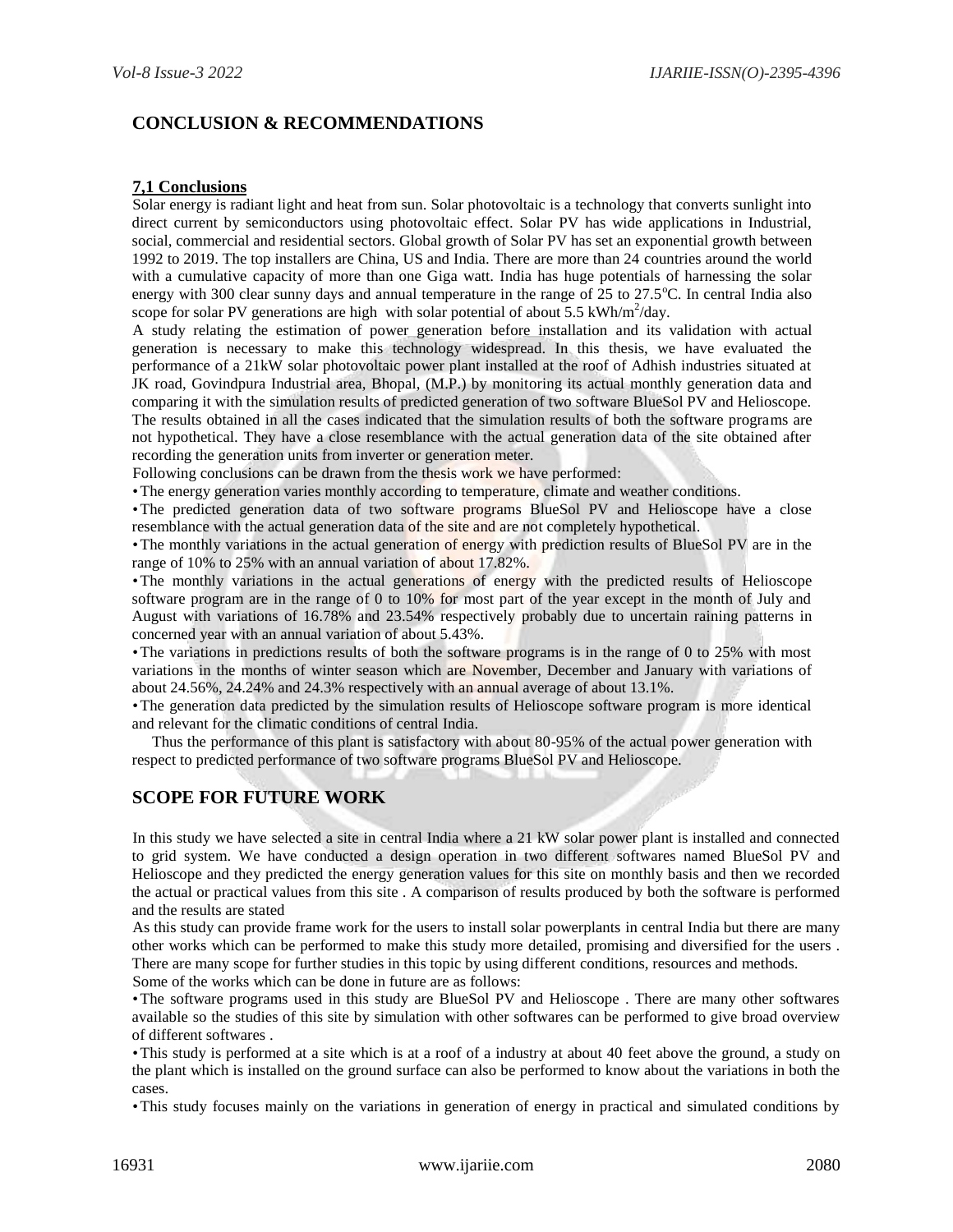using the BlueSol PV and Helioscope software programs , a different study about various loses incurred in power generation can also be performed as these losses can be obtained practically by calculating the loss in energy transmission from one point to another and simulation softwares also provide the data for these losses.

•This study is performed at a location in central India by using two different software programs, a study for the performance analysis can be performed for two different location by using a single software to check the variations in result of the software with the change in location.

•There are negligible shading loses in this site as this site is at very high position above the ground , so a study of the site having shadings of trees , buildings etc can also be performed to know about the accuracy of softwares prediction in case of considerable amount of shading in the plant site.

•This study is performed on grid connected solar power site , a study on the offgrid solar power site can also be performed to check the variations in both the cases.

•This study is performed on a plant site in which solar panels follow fixed tilt raking system, a study on the plant which follows single axis or dual axis tracker system can also be performed to check the viability and suitability of the softwares for these types of power plants .

•As the orientations and placements of solar panels and string combinations can be selected by the designers so expected power generations in different orientations can be evaluated by a study and an appropriate installation configuration can be developed.

•As the simulation results obtained in winter season (November, December , January , February ) by both the software programs have a huge difference , so a study regarding simulation results of the software's , according to different seasonal and climatic conditions can also be performed .

•As the BueSol PV software provides a detailed report on economic parameters , electrical device as well as cables of the systems so a study on the cost for installations and operations of a project and its economic viability can be evaluated

•A study of savings of economy in using both the software's can also be performed and compared for better solutions.

#### **REFRENCES**

1. Mavuto H. Banda, Karidewa Nyeinga, Denis Okello."Performance evaluation of 830 kWp grid-connected photovoltaic power plant at Kamuzu International Airport-Malawi", Energy for sustainable development, 2019,page number 50-55.

2. Manish Kumar, Arun Kumar. "Experimental validation of performance and degradation study of canal top photovoltaic system", Applied Energy,2019,page number102-118.

3. Md. Bengir Ahmed Shuvho , Mohammad Asaduzzaman Chowdhury ,Shameem Ahmed , Mohammod Abul Kashem. "Prediction of solar irradiation and performance evaluation of grid connected solar 80KWp PV plant in Bangladesh", Energy Reports, 2019, page number 714-722.

4. S Martin-Martinez, M. Canas-Carreton, A. Honrubia-escribano, E Gomez lazaro, "Performance evaluation of large solar photovoltaic power plant in Spain " ,Energy conversion and management 183, 2019, page number 515-528.

5. M.R. Rodriguejsanchez, A. Sanchez-Gonzalez, D Santana, "Field receiver model validation against solar Two sets.", Renewable and Sustainable Energy reviews 110 (2019) page number 43-52.

6. Taixiu Liu, Zhang Bai, Zhimei Zheng, Qibin Liu, Jing Lei, Jun Sui, Hongguang Jin. "100 kW power generation pilot plant with a solar thermo chemical process: design, modeling, construction and testing". Applied Energy 251 (2019) 113217

7. Siamak jamali, Arash Nemati, Farzad Mohammadadkhani, Mortaza Yari "Thermal and economic assessment of a solar chimney cooled semitransparent photovoltaic STPV power plant in different climates" Solar Energy 185(2019) 480-493

8. Mert Gurturk., " Economic feasibility of solar power plants based on PV module with levelized cost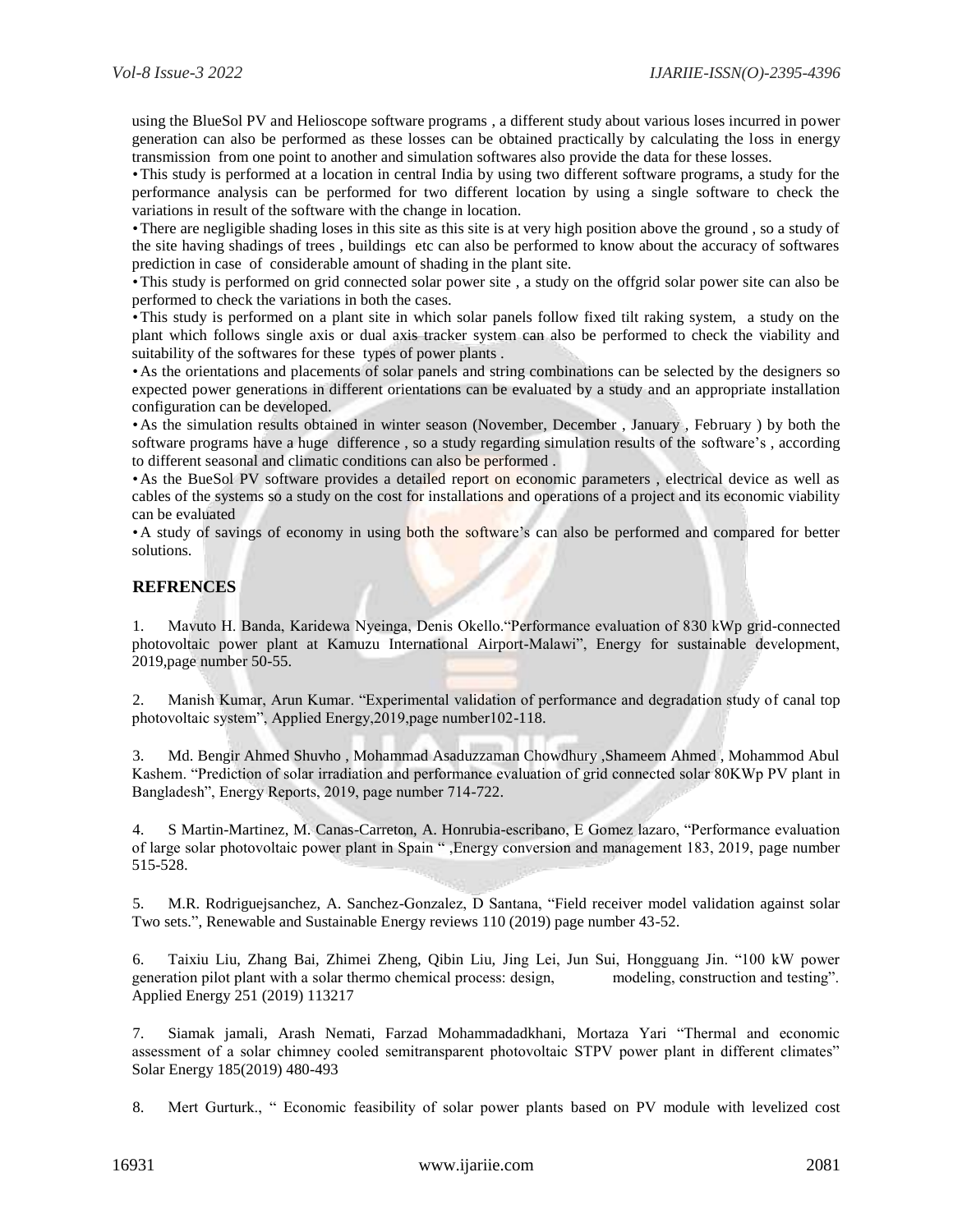analysis", Accepted Manuscript, 2019.

9. Satish kumar yadav , Usha Bajpai. "Performance evaluation of a rooftop solar photovoltaic power plant in Northern India", Energy for Sustainable Development 43(2018) page number 130-138

10. Charaf Hajjaj, Ahmed Alami merrouni, Abdellatif bouaichi, Mohammadi Benhmida, Smail Sahnoun,Abdellatif Ghennioui, Houssain Zitouni, "Evaluation comparison and experimental validation of different PV power prediction models under semi arid climate" Energy Conversion and Management 173 (2018) 476-488

11. Omar Behar "Solar Thermal power plants- A review of configurations and performance comparison". Renewable and sustainable Energy reviews 92 (2018) 608-627

12. Hassan Z, Al Garni, Anjali Awasthi "Solar PV Power Plants Site selection: a review"(2018), Concordia Institute for Information Systems Engineering, Concordia University, Chapter 2 page number 57-75

13. S Bhakta, V Mukherjee"Performance Indices Evaluation and techno economic analysis of photovoltaic power plant for the application of isolated India's island" Sustainable Energy Technologies and assessments 20 (2017) 9-24

14. Deepak Bishoyi, K. Sudhakar "Modelling and performance simulation of 100 MW LFR based solar thermal power plant in Udaipur India" (2017) Resource efficient Technologies 3 (2017) 365-377

15. Renu Sharma, Sonali Goel "Performnce analysis of a11.2 kWp roof top grid connected PV system in Eastern India" (2017) Energy Reports 3 (2017) 76-84

16. B. Ravindra "Performance of acrystalline silicon photovoltaic power plant during sandstorms"

17. Mrs. Sunitha, Mrs. Nayana M, Dr. H. Naganagouda, Dr. Siva Yellampalii "Performance evaluation of 10 MWp solar power plant at Shiva Samudram power station" International Journal of Electronics Enginering Research, Volume 9 (2017) 1099-1108

18. Mr. Mukesh Gujar "On site performance evaluation and monitoring of grid connected solar PV plant" Energetica INDIA jan-feb 2017

19. Qing Li, Fengwu Bai, Bei yang, Zhifeng Wang, Baligh El Hefni, Sijie Liu, syuichi Kubo, Hiroaki Kirki, Mingxu Han "Dynamic simulation and experimental validation of an open air receiver and a thermal energy storage system for solar thermal power plant " Applied Energy 178 (2016) 281-293

20. Kamal Attari, Ali Elyaakoubi, Adel Asselman "Performance analysis and investigation of a grid connected photovoltaic installation in Morocco" Energy Reports 2 (2018) 261-266

21. A. Elkohly, F.H. Fahmy, A.A. Abou EL-Ela, Abd EL-Shafy A. Nafeh, S.R. Spea "Experimental evaluation of 8 kW grid connected photovoltaic system in Egypt" Journal of Electrical Systems and Information Technology(2016)

22. B. Shiva kumar, K Sudhakar "Performance evaluation of 10 MW grid connected Solar Photovoltaic power plant in India" Energy Reports (2015) 184-192

23. Sivasankari sundaram, Jakka sarat Chandra Babu "Performance evaluation and validation of 5 mw grid connected Solar photovoltaic plant in South India" Energy Conversion and Management 106 (2015) 429-439

24. Dragana D Milosavljevic, Tomislav M. Pavlovic, Danica S Pirsl "Performance analysis of a grid connected solar PV plant in NIS Republic of Serbia." Renewable and Sustainable Energy Reviews 44 (2015) 423-435